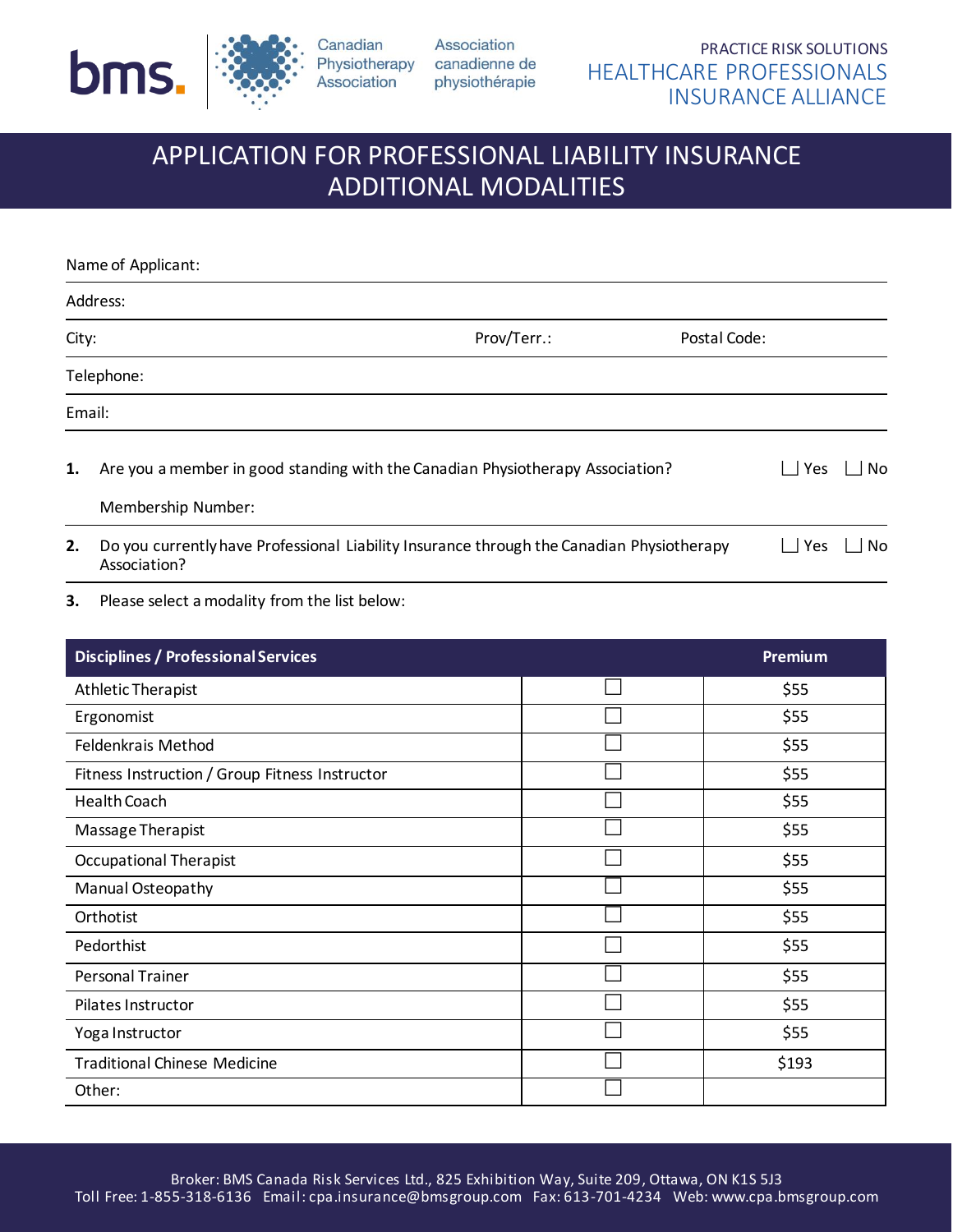**4.** Please provide a breakdown of your total services by percentage:

Physiotherapy: \_\_\_\_\_ %

Modality:  $\%$ 

#### Coverage Details:

Professional Liability \$5,000,000 per claim \$5,000,000 aggregate

Includes: Regulatory Legal Expense Limit per claim \$160,000/Aggregate Limit \$160,000 Criminal Defence Reimbursement Limit per claim \$210,000/Aggregate Limit \$210,000

### Declarations and Warranty

I declare that during the last five years no insurer has cancelled, declined or refused to issue me/us any form of insurance and that this application discloses the hazards known to exist at the date of this application. I declare that the statements made herein are in every respect true and correct and hereby apply for a contract of insurance to be based upon the truth of the said statements.

If you are unsure of your coverage requirements please contact BMS, a licensed insurance broker will be available to answer your questions during regular business hours.

Signed by: Position:

Date:

Signing of this form does not bind the Applicant or company to complete the insurance but it is agreed that this form shall be the basis of the contract should a policy be issued.

The insurance premium is fully retained and not refundable.

#### Payment Information

#### **The following provinces are subject to provincial sales tax:**

Ontario residents add 8% sales tax Québec residents add 9% sales tax Manitoba residents add 7% sales tax Newfoundland residents add 15% sales tax Saskatchewan residents add 6% sales tax Sub-total \$ Tax \$ Total Enclosed \$

All other provinces are exempt. GST is not applicable to insurance premiums.